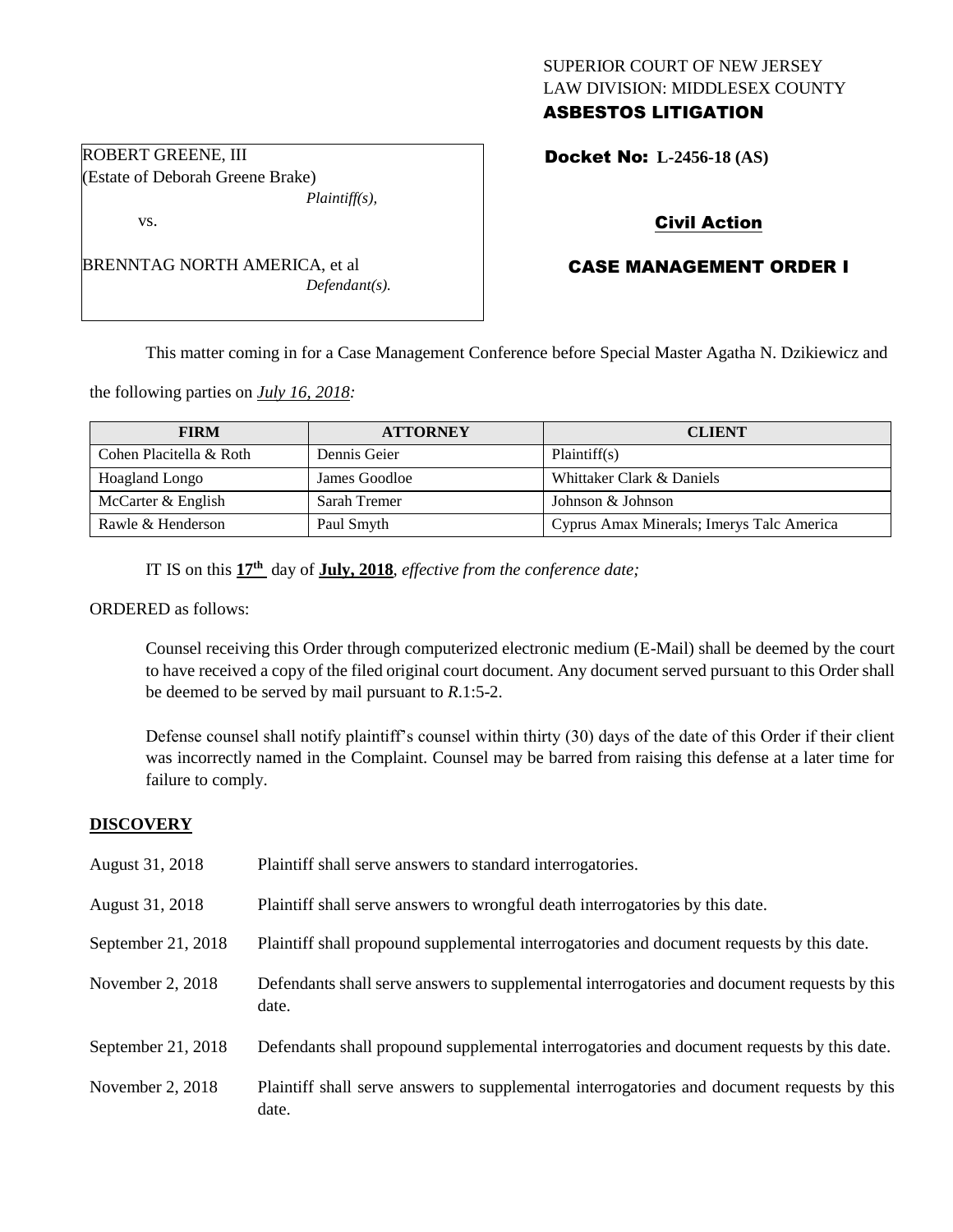- January 31, 2019 Fact discovery, including depositions, shall be completed by this date. Plaintiff's counsel shall contact the Special Master within one week of this deadline if all fact discovery is not completed.
- January 31, 2019 Depositions of corporate representatives shall be completed by this date.

## **EARLY SETTLEMENT**

May 10, 2019 Settlement demands shall be served on all counsel and the Special Master by this date.

#### **SUMMARY JUDGMENT MOTION PRACTICE**

- March 15, 2019 Plaintiff's counsel shall advise, in writing, of intent not to oppose motions by this date.
- March 29, 2019 Summary judgment motions shall be filed no later than this date.
- April 26, 2019 Last return date for summary judgment motions.

## **MEDICAL DEFENSE**

- August 31, 2018 Plaintiff shall serve executed medical authorizations by this date.
- August 31, 2018 Plaintiff shall serve a diagnostic medical report and any medical records in plaintiff's possession by this date.
- February 28, 2019 Plaintiff shall serve medical expert reports by this date.
- February 28, 2019 Upon request by defense counsel, plaintiff is to arrange for the transfer of pathology specimens and x-rays, if any, by this date.
- May 31, 2019 Defendants shall identify its medical experts and serve medical reports, if any, by this date. In addition, defendants shall notify plaintiff's counsel (as well as all counsel of record) of a joinder in an expert medical defense by this date.

# **LIABILITY EXPERT REPORTS**

February 28, 2019 Plaintiff shall identify its liability experts and serve liability expert reports or a certified expert statement by this date or waive any opportunity to rely on liability expert testimony.

May 31, 2019 Defendants shall identify its liability experts and serve liability expert reports, if any, by this date or waive any opportunity to rely on liability expert testimony.

# **ECONOMIST EXPERT REPORTS**

February 28, 2019 Plaintiff shall identify its expert economists and serve expert economist report(s), if any, by this date or waive any opportunity to rely on economic expert testimony.

# May 31, 2019 Defendants shall identify its expert economists and serve expert economist report(s), if any, by this date or waive any opportunity to rely on economic expert testimony.

 $\_$  ,  $\_$  ,  $\_$  ,  $\_$  ,  $\_$  ,  $\_$  ,  $\_$  ,  $\_$  ,  $\_$  ,  $\_$  ,  $\_$  ,  $\_$  ,  $\_$  ,  $\_$  ,  $\_$  ,  $\_$  ,  $\_$  ,  $\_$  ,  $\_$  ,  $\_$  ,  $\_$  ,  $\_$  ,  $\_$  ,  $\_$  ,  $\_$  ,  $\_$  ,  $\_$  ,  $\_$  ,  $\_$  ,  $\_$  ,  $\_$  ,  $\_$  ,  $\_$  ,  $\_$  ,  $\_$  ,  $\_$  ,  $\_$  ,